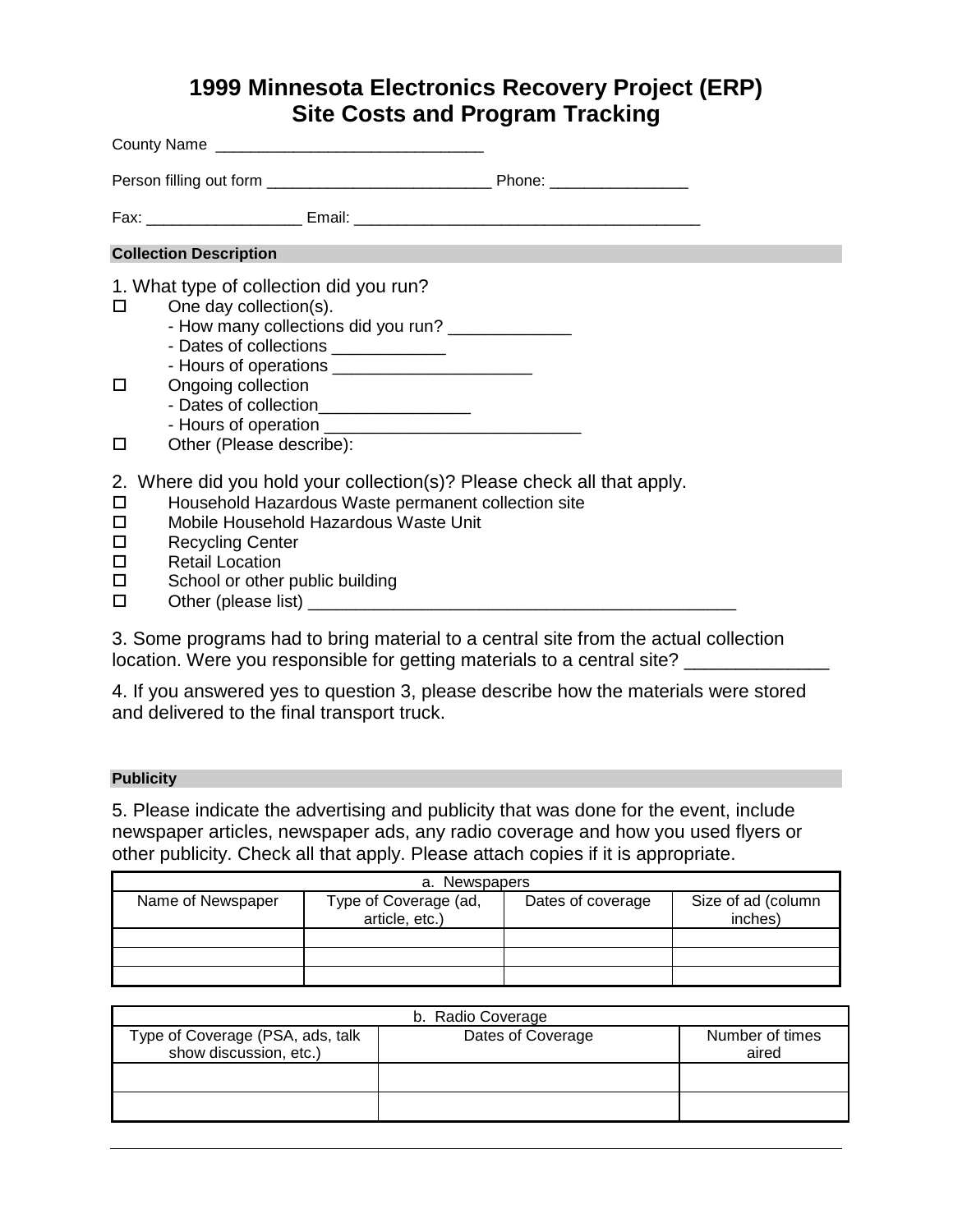| C. TV Coverage                                                   |                   |                          |  |
|------------------------------------------------------------------|-------------------|--------------------------|--|
| Type of Coverage (PSA, ads, talk<br>show discussion, news, etc.) | Dates of Coverage | Number of times<br>aired |  |
|                                                                  |                   |                          |  |
|                                                                  |                   |                          |  |
|                                                                  |                   |                          |  |

| d. Other Publicity                                           |                       |                       |                                           |
|--------------------------------------------------------------|-----------------------|-----------------------|-------------------------------------------|
| Type of Coverage (brochures,<br>fliers, bill stuffers, etc.) | How/Where Distributed | Dates of Distribution | <b>Total Number</b><br><b>Distributed</b> |
|                                                              |                       |                       |                                           |
|                                                              |                       |                       |                                           |
|                                                              |                       |                       |                                           |
|                                                              |                       |                       |                                           |
|                                                              |                       |                       |                                           |

e. Please describe any other publicity not listed above.

#### **Budget**

6. What was your total budget for the ERP collection and related activities?

- $\bullet$  Include the money provided by OEA and other partners.
- " Do not include spending for RFP application and pre-collection kickoff meetings.

| <b>Expense Category:</b>                                     | Cash | In kind | <b>Total Spent</b> | <b>Staff Hours</b> |
|--------------------------------------------------------------|------|---------|--------------------|--------------------|
| a. Publicity                                                 |      |         |                    |                    |
| b. Planning                                                  |      |         |                    |                    |
| c. Collection Equipment<br>(Gaylords, forklift, gloves etc.) |      |         |                    |                    |
| d. Hauling                                                   |      |         |                    |                    |
| e. Storage                                                   |      |         |                    |                    |
| f. Site and building                                         |      |         |                    |                    |
| g. Administration/oversight                                  |      |         |                    |                    |
| h. Collection event staff costs                              |      |         |                    |                    |
| i. Other (Please describe)                                   |      |         |                    |                    |
| <b>TOTAL FOR PROJECT</b>                                     |      |         |                    |                    |

## 7. How much of your budget did you receive from other partners (OEA, etc.) Please list each source and the respective amount:

| <b>Partners:</b> | \$ Amount: |
|------------------|------------|
| <b>OEA</b>       |            |
| other            |            |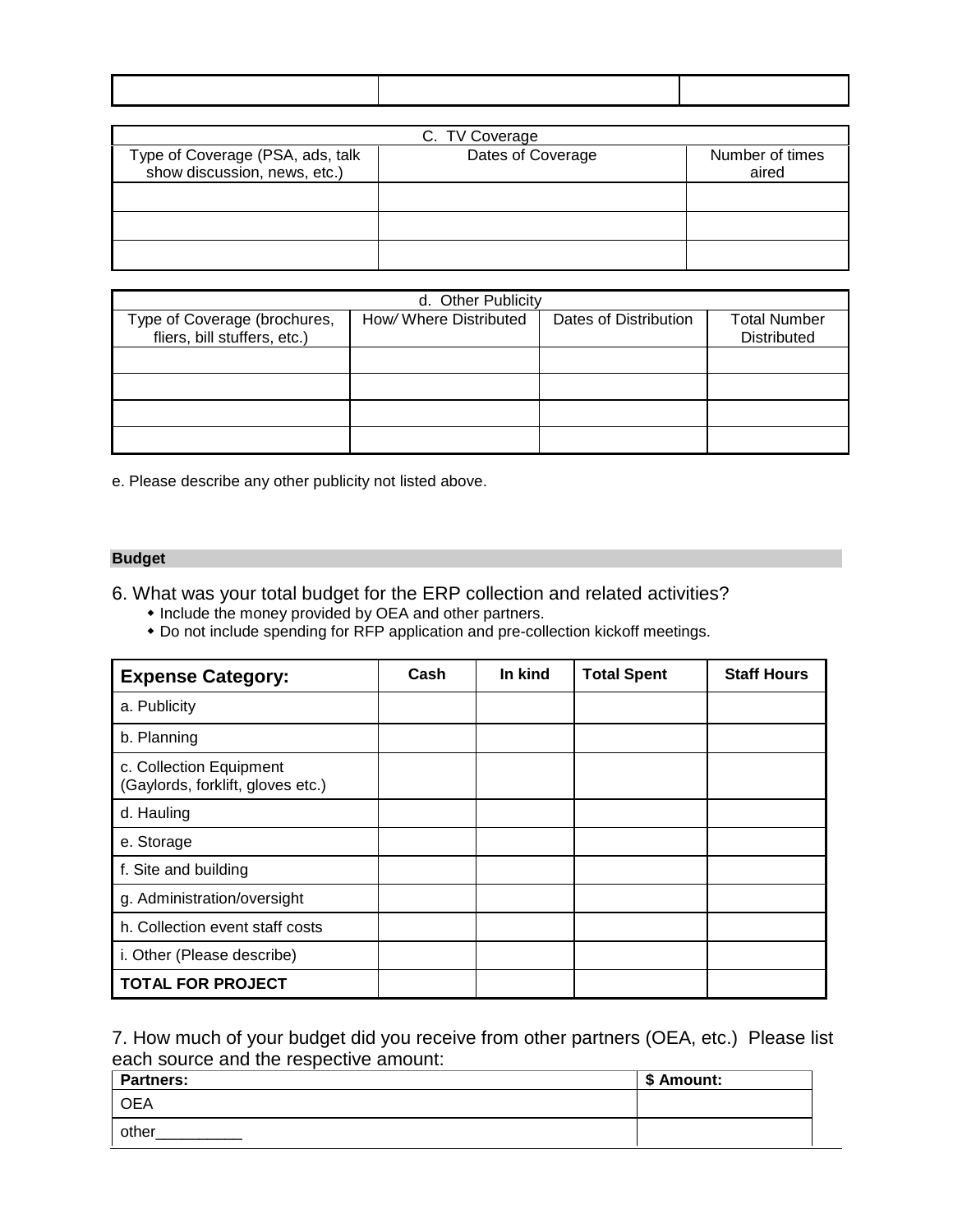| other<br>__ |  |
|-------------|--|